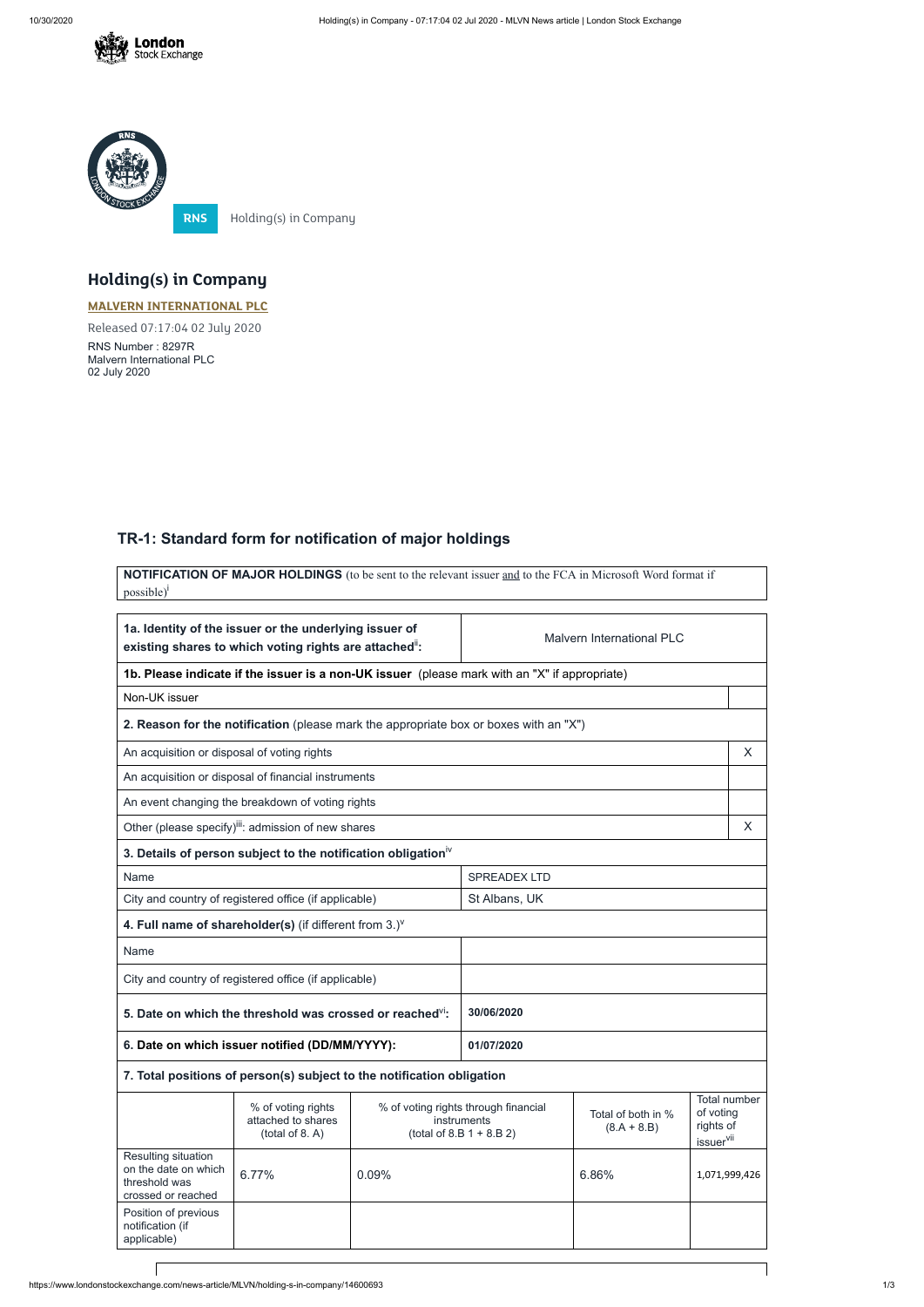10/30/2020 Holding(s) in Company - 07:17:04 02 Jul 2020 - MLVN News article | London Stock Exchange

**8. Notified details of the resulting situation on the date on which the threshold was crossed or**

| reached <sup>viii</sup>              |                                                               |                                                             |                                                               |                                                                       |  |  |
|--------------------------------------|---------------------------------------------------------------|-------------------------------------------------------------|---------------------------------------------------------------|-----------------------------------------------------------------------|--|--|
|                                      | A: Voting rights attached to shares                           |                                                             |                                                               |                                                                       |  |  |
| Class/type of                        | Number of voting rights <sup>ix</sup>                         |                                                             | % of voting rights                                            |                                                                       |  |  |
| shares<br>ISIN code (if<br>possible) | <b>Direct</b><br>(Art 9 of Directive<br>2004/109/EC) (DTR5.1) | Indirect<br>(Art 10 of Directive 2004/109/EC)<br>(DTR5.2.1) | <b>Direct</b><br>(Art 9 of Directive<br>2004/109/EC) (DTR5.1) | <b>Indirect</b><br>(Art 10 of Directive<br>2004/109/EC)<br>(DTR5.2.1) |  |  |
| GB00B04XB679                         | 72,557,049                                                    |                                                             | 6.77%                                                         |                                                                       |  |  |
|                                      |                                                               |                                                             |                                                               |                                                                       |  |  |
|                                      |                                                               |                                                             |                                                               |                                                                       |  |  |
| <b>SUBTOTAL 8. A</b>                 |                                                               | 72,557,049                                                  | 6.77%                                                         |                                                                       |  |  |

| B 1: Financial Instruments according to Art. 13(1)(a) of Directive 2004/109/EC (DTR5.3.1.1 (a)) |                                    |                                                     |                                                                                                 |                    |
|-------------------------------------------------------------------------------------------------|------------------------------------|-----------------------------------------------------|-------------------------------------------------------------------------------------------------|--------------------|
| <b>Type of financial</b><br>instrument                                                          | <b>Expiration</b><br>$date^{\chi}$ | Exercise/<br><b>Conversion Period</b> <sup>X1</sup> | Number of voting rights that<br>may be acquired if the<br>instrument is<br>exercised/converted. | % of voting rights |
| CFD/Spreadbet                                                                                   |                                    |                                                     | 1,007,500                                                                                       | 0.09%              |
|                                                                                                 |                                    |                                                     |                                                                                                 |                    |
|                                                                                                 |                                    |                                                     |                                                                                                 |                    |
|                                                                                                 |                                    | <b>SUBTOTAL 8. B 1</b>                              | 1,007,500                                                                                       | 0.09%              |

| 2004/109/EC (DTR5.3.1.1 (b))           |                               | B 2: Financial Instruments with similar economic effect according to Art. 13(1)(b) of Directive |                                                      |                            |                    |
|----------------------------------------|-------------------------------|-------------------------------------------------------------------------------------------------|------------------------------------------------------|----------------------------|--------------------|
| <b>Type of financial</b><br>instrument | <b>Expiration</b><br>$date^x$ | Exercise/<br><b>Conversion Period XI</b>                                                        | <b>Physical or cash</b><br>settlement <sup>xii</sup> | Number of<br>voting rights | % of voting rights |
|                                        |                               |                                                                                                 |                                                      |                            |                    |
|                                        |                               |                                                                                                 |                                                      |                            |                    |
|                                        |                               |                                                                                                 |                                                      |                            |                    |
|                                        |                               |                                                                                                 | <b>SUBTOTAL 8.B.2</b>                                |                            |                    |

| applicable box with an "X")   |                                                                                                | 9. Information in relation to the person subject to the notification obligation (please mark the                     |                                                                                                                                             |  |
|-------------------------------|------------------------------------------------------------------------------------------------|----------------------------------------------------------------------------------------------------------------------|---------------------------------------------------------------------------------------------------------------------------------------------|--|
|                               |                                                                                                |                                                                                                                      | Person subject to the notification obligation is not controlled by any natural person or legal entity and does not control any              |  |
|                               | other undertaking(s) holding directly or indirectly an interest in the (underlying) issuerXIII |                                                                                                                      |                                                                                                                                             |  |
|                               | <b>Full</b> chain of controlled undertakings through which the voting rights and/or the        |                                                                                                                      |                                                                                                                                             |  |
| additional rows as necessary) |                                                                                                |                                                                                                                      | financial instruments are effectively held starting with the ultimate controlling natural person or legal entity <sup>XIV</sup> (please add |  |
| Name $^{XV}$                  | % of voting rights if it<br>equals or is higher<br>than the notifiable<br>threshold            | % of voting rights<br>through financial<br>instruments if it equals<br>or is higher than the<br>notifiable threshold | Total of both if it equals or is<br>higher than the notifiable<br>threshold                                                                 |  |
|                               |                                                                                                |                                                                                                                      |                                                                                                                                             |  |
|                               |                                                                                                |                                                                                                                      |                                                                                                                                             |  |
|                               |                                                                                                |                                                                                                                      |                                                                                                                                             |  |

| the contract of the contract of the contract of the contract of the contract of |  |
|---------------------------------------------------------------------------------|--|
|                                                                                 |  |

| <b>10.</b> In case of proxy voting, please identify: |  |  |
|------------------------------------------------------|--|--|
| Name of the proxy holder                             |  |  |
| The number and % of voting rights held               |  |  |
| The date until which the voting rights will be held  |  |  |

| 11. Additional information <sup><math>XVI</math></sup> |  |
|--------------------------------------------------------|--|
| David Corben<br>01727895135                            |  |